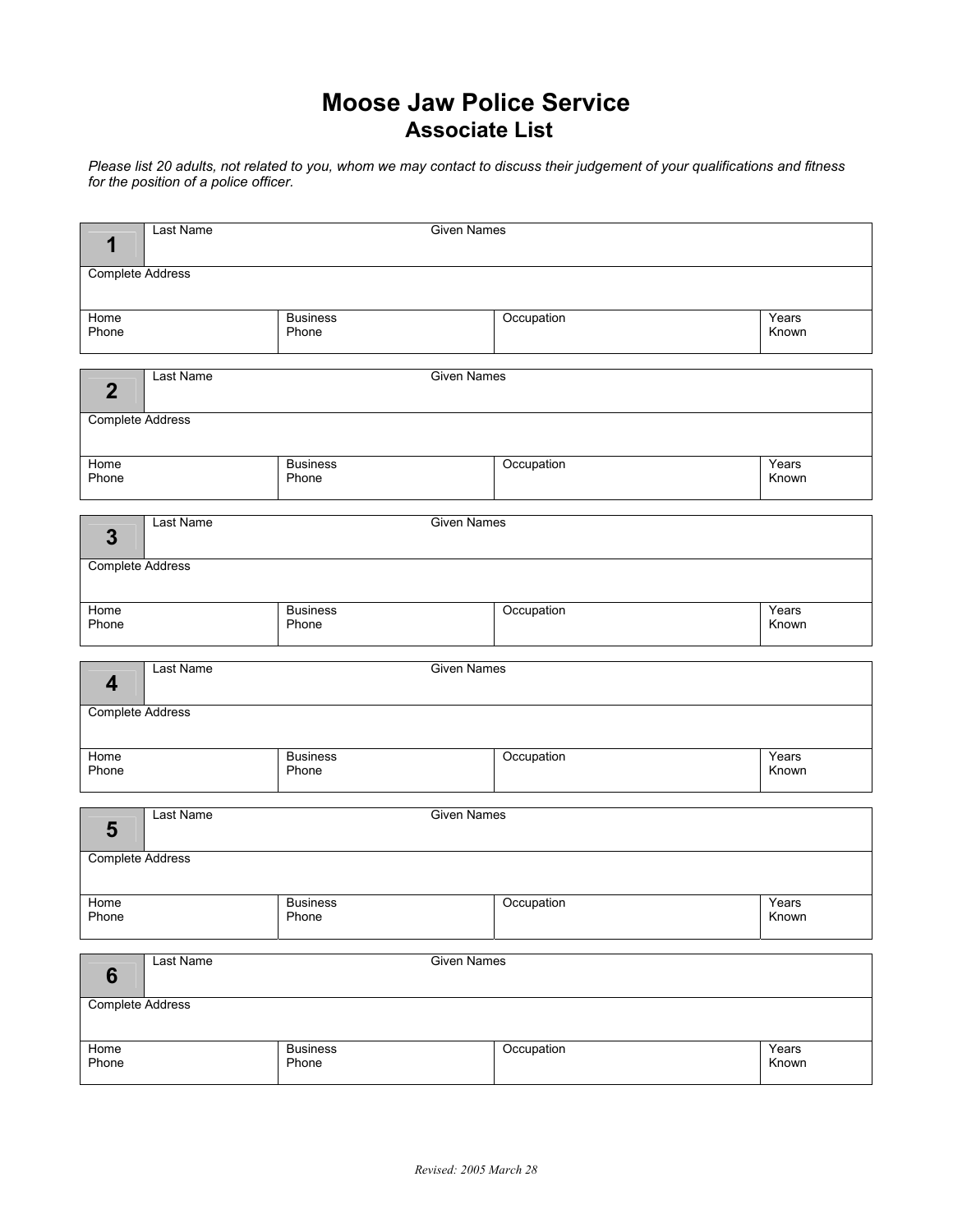| 7                       | Last Name<br><b>Given Names</b>        |                          |            |                |  |  |  |
|-------------------------|----------------------------------------|--------------------------|------------|----------------|--|--|--|
| <b>Complete Address</b> |                                        |                          |            |                |  |  |  |
| Home<br>Phone           |                                        | <b>Business</b><br>Phone | Occupation | Years<br>Known |  |  |  |
| 8                       | Last Name                              | <b>Given Names</b>       |            |                |  |  |  |
| <b>Complete Address</b> |                                        |                          |            |                |  |  |  |
| Home<br>Phone           |                                        | <b>Business</b><br>Phone | Occupation | Years<br>Known |  |  |  |
| 9                       | Last Name                              | <b>Given Names</b>       |            |                |  |  |  |
| Complete Address        |                                        |                          |            |                |  |  |  |
| Home<br>Phone           |                                        | <b>Business</b><br>Phone | Occupation | Years<br>Known |  |  |  |
| 10                      | Last Name                              | <b>Given Names</b>       |            |                |  |  |  |
| <b>Complete Address</b> |                                        |                          |            |                |  |  |  |
| Home<br>Phone           |                                        | <b>Business</b><br>Phone | Occupation | Years<br>Known |  |  |  |
| 11                      | <b>Given Names</b><br><b>Last Name</b> |                          |            |                |  |  |  |
| <b>Complete Address</b> |                                        |                          |            |                |  |  |  |
| Home<br>Phone           |                                        | <b>Business</b><br>Phone | Occupation | Years<br>Known |  |  |  |
| 12                      | <b>Last Name</b>                       | <b>Given Names</b>       |            |                |  |  |  |
| <b>Complete Address</b> |                                        |                          |            |                |  |  |  |
| Home<br>Phone           |                                        | <b>Business</b><br>Phone | Occupation | Years<br>Known |  |  |  |
| 13                      | Last Name<br><b>Given Names</b>        |                          |            |                |  |  |  |
| <b>Complete Address</b> |                                        |                          |            |                |  |  |  |
| Home<br>Phone           |                                        | <b>Business</b><br>Phone | Occupation | Years<br>Known |  |  |  |